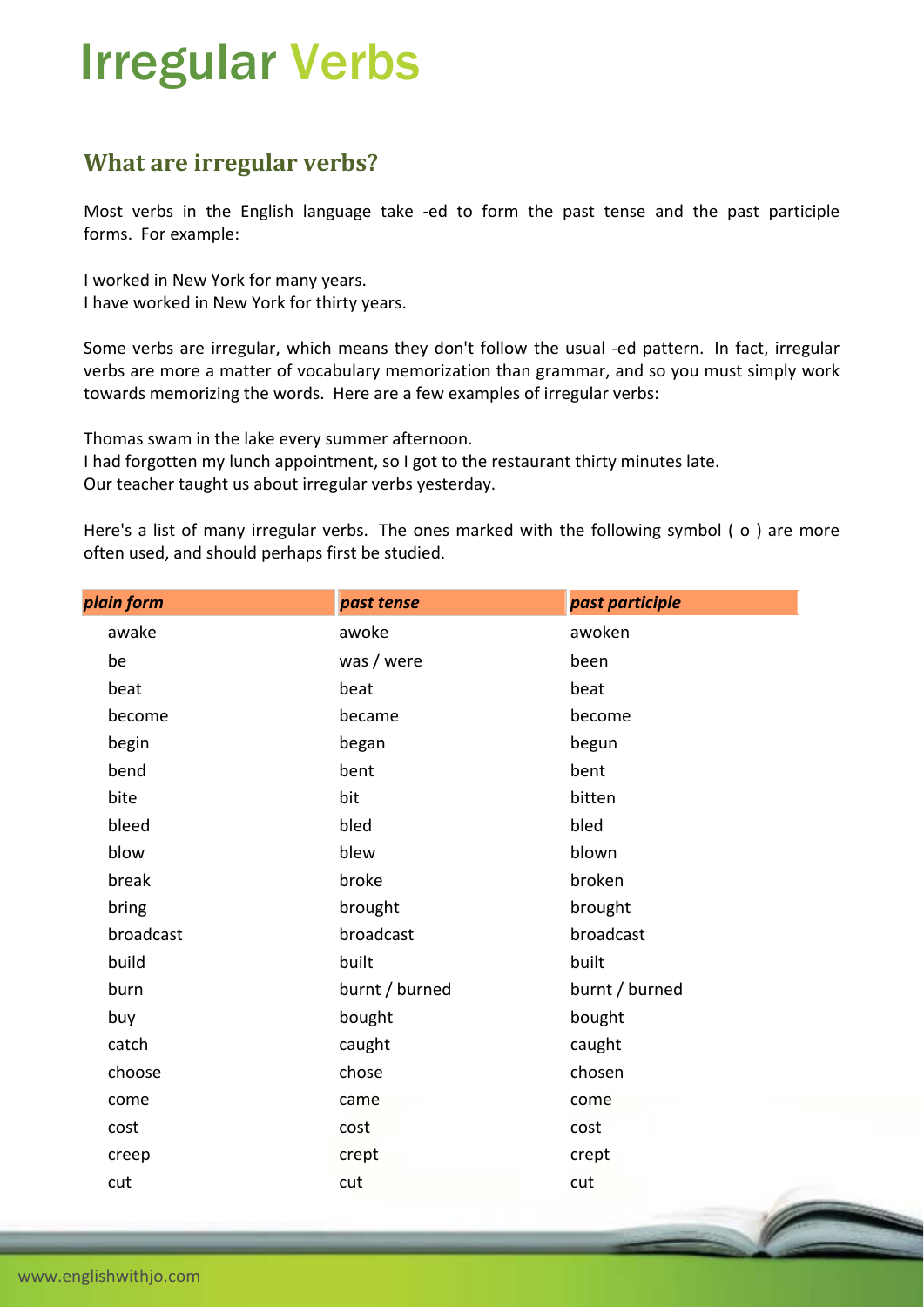| deal   | dealt            | dealt            |
|--------|------------------|------------------|
| dive   | dived / dove     | dived            |
| dig    | dug              | dug              |
| do     | did              | done             |
| draw   | drew             | drawn            |
| dream  | dreamt / dreamed | dreamt / dreamed |
| drink  | drank            | drunk            |
| drive  | drove            | driven           |
| eat    | ate              | eaten            |
| fall   | fell             | fallen           |
| feed   | fed              | fed              |
| fight  | fought           | fought           |
| find   | found            | found            |
| fly    | flew             | flown            |
| forbid | forbade          | forbidden        |
| forget | forgot           | forgotten        |
| freeze | froze            | frozen           |
| get    | got              | got / gotten     |
| give   | gave             | given            |
| go     | went             | gone / been      |
| grow   | grew             | grown            |
| hang   | hung             | hung             |
| have   | had              | had              |
| hear   | heard            | heard            |
| hide   | hid              | hidden           |
| hit    | hit              | hit              |
| hold   | held             | held             |
| hurt   | hurt             | hurt             |
| keep   | kept             | kept             |
| kneel  | knelt            | knelt            |
| know   | knew             | known            |
| lay    | laid             | laid             |
| lead   | led              | led              |
| learn  | leanrt / leanred | learnt / learned |
| leave  | left             | left             |
| lend   | lent             | lent             |
| let    | let              | let              |
| lie    | lay              | lain             |
| light  | lit / lighted    | lit / lighted    |
| lose   | lost             | lost             |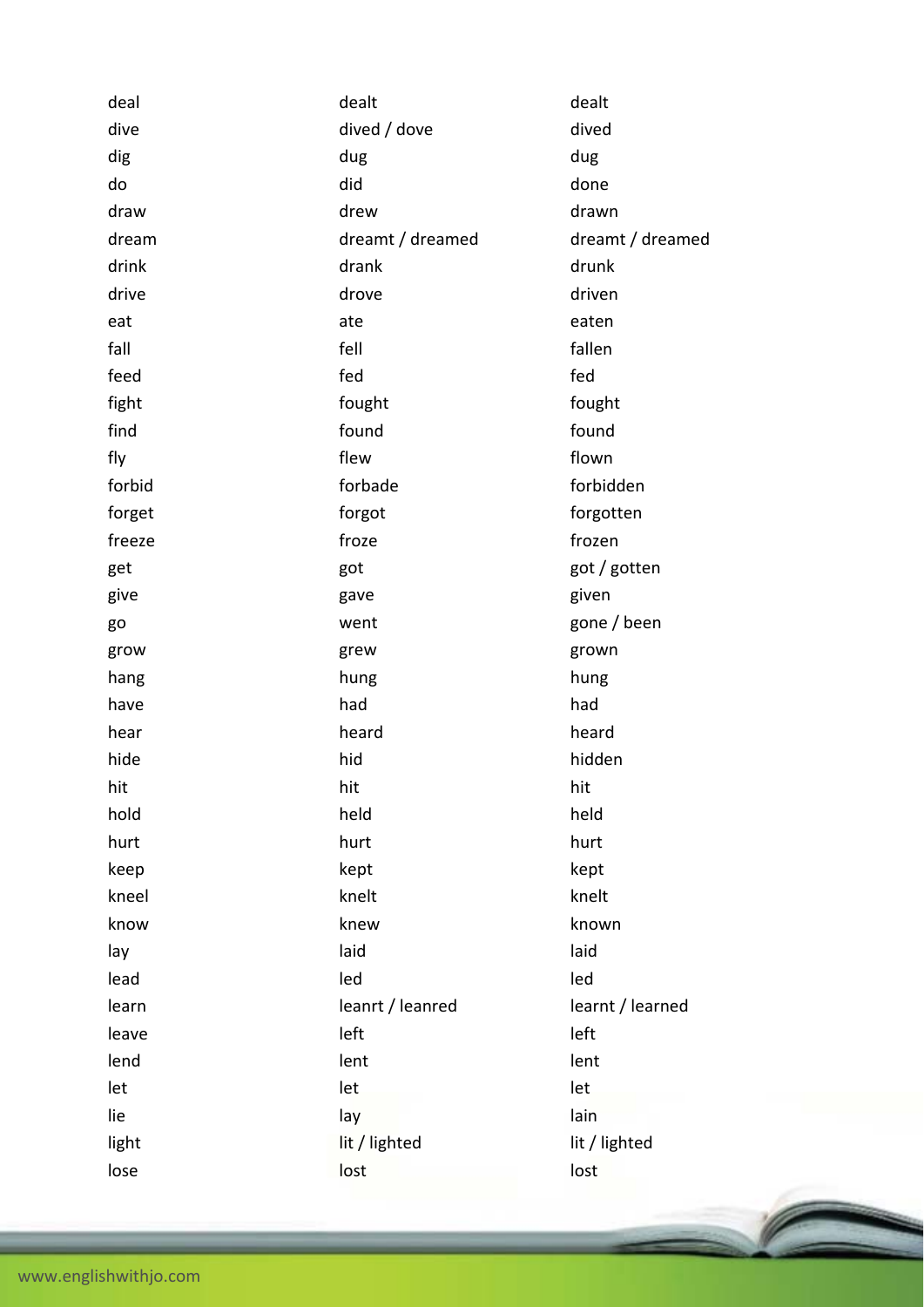| make    | made             | made             |
|---------|------------------|------------------|
| mean    | meant            | meant            |
| meet    | met              | met              |
| mistake | mistook          | mistaken         |
| pay     | paid             | paid             |
| prove   | proved           | proved / proven  |
| put     | put              | put              |
| read    | read             | read             |
| rid     | rid              | rid              |
| ride    | rode             | ridden           |
| ring    | rang             | rung             |
| rise    | rose             | risen            |
| run     | ran              | run              |
| say     | said             | said             |
| see     | saw              | seen             |
| sell    | sold             | sold             |
| send    | sent             | sent             |
| set     | set              | set              |
| shake   | shook            | shaken           |
| shine   | shone            | shone            |
| shoot   | shot             | shot             |
| show    | showed           | shown            |
| shrink  | shrank           | shrunk           |
| shut    | shut             | shut             |
| sing    | sang             | sung             |
| sink    | sank             | sunk             |
| sit     | sat              | sat              |
| sleep   | slept            | slept            |
| smell   | smelt / smelled  | smelt / smelled  |
| speak   | spoke            | spoken           |
| speed   | sped             | sped             |
| spell   | spelt / spelled  | spelt / spelled  |
| spend   | spent            | spent            |
| spill   | spilt / spilled  | split / spilled  |
| spin    | span             | spun             |
| spit    | spat             | spat             |
| split   | split            | split            |
| spoil   | spolit / spoiled | spolit / spoiled |
| stand   | stood            | stood            |
| steal   | stole            | stolen           |